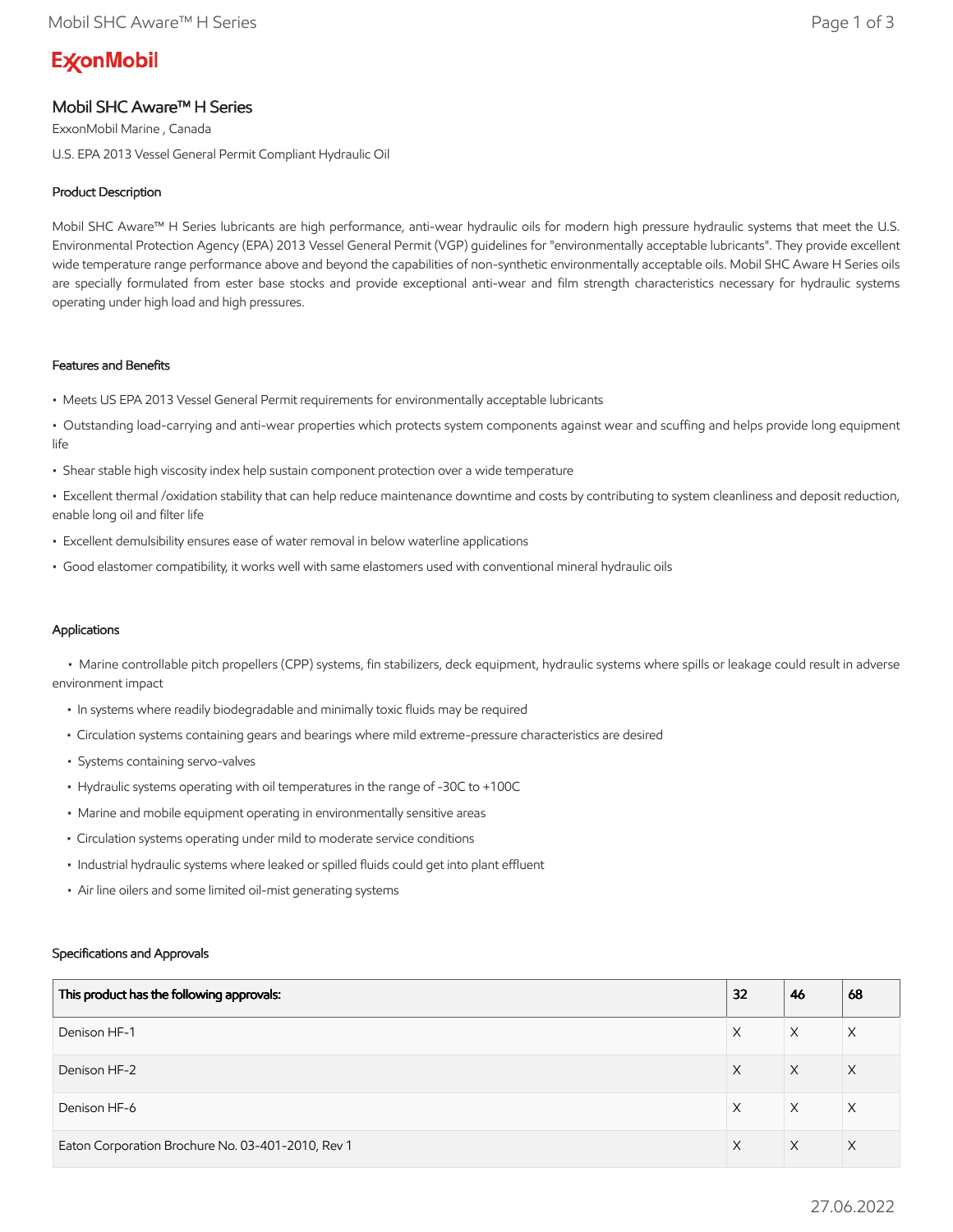| This product meets or exceeds the requirements of: | - 10<br>ж | -46 | 68 |
|----------------------------------------------------|-----------|-----|----|
| US EPA VGP:2013                                    |           |     |    |

## Properties and Specifications

| Property                                                   | 32            | 46            | 68            |
|------------------------------------------------------------|---------------|---------------|---------------|
| Grade                                                      | <b>ISO 32</b> | <b>ISO 46</b> | <b>ISO 68</b> |
| Acute Algae Toxicity, EC50/72h, mg/l, OECD 201             | >1000         | >1000         | >1000         |
| Acute Daphnia Toxicity, EC50/48h, mg/l, OECD 202           | >1000         | >1000         | >1000         |
| Acute Fish Toxicity, LC50/96h, mg/l, OECD 203              | >1000         | >1000         | >1000         |
| Bioaccumulation, Partition Coefficient, Log Pow, OECD 117  | $<$ 3         | $<$ 3         | $<$ 3         |
| Density @ 15 C, g/ml, ASTM D4052                           | 0.912         | 0.905         | 0.915         |
| FZG Scuffing, Fail Load Stage, A/8.3/90, ISO 14635-1       | 11            | 12            | $>12$         |
| Flash Point, Cleveland Open Cup, °C, ASTM D92              | 185           | 185           | 185           |
| Kinematic Viscosity @ 100 C, mm2/s, ASTM D445              | 6             | 8.2           | 10.37         |
| Kinematic Viscosity @ 40 C, mm2/s, ASTM D445               | 32            | 46            | 68            |
| Pour Point, °C, ASTM D97                                   | $-54$         | $-36$         | $-36$         |
| Rust Test, Sea Water, 24 h @ 60 C, ASTM D665-PROB          | <b>PASS</b>   | <b>PASS</b>   | <b>PASS</b>   |
| Shake-Flask Test, CO2 Evolution (Mod. Sturm), %, OECD 301B | $>60$         | $>60$         | $>60$         |
| Viscosity Index, ASTM D2270                                | 140           | 140           | 140           |

#### Health and Safety

Health and Safety recommendations for this product can be found on the Material Safety Data Sheet (MSDS) @ [http://www.msds.exxonmobil.com/psims](http://www.msds.exxonmobil.com/psims/psims.aspx) /psims.aspx

All trademarks used herein are trademarks or registered trademarks of Exxon Mobil Corporation or one of its subsidiaries unless indicated otherwise.

11-2020 Imperial Oil

Petroleum and Chemicals Division Lubricants and Specialties 240 Fourth Ave SW C. P. 2480, Station M Calgary AB T2P 3 M 9

1-800-268-3183

Typical Properties are typical of those obtained with normal production tolerance and do not constitute a specification. Variations that do not affect product performance are to be expected during normal manufacture and at different blending locations. The information contained herein is subject to